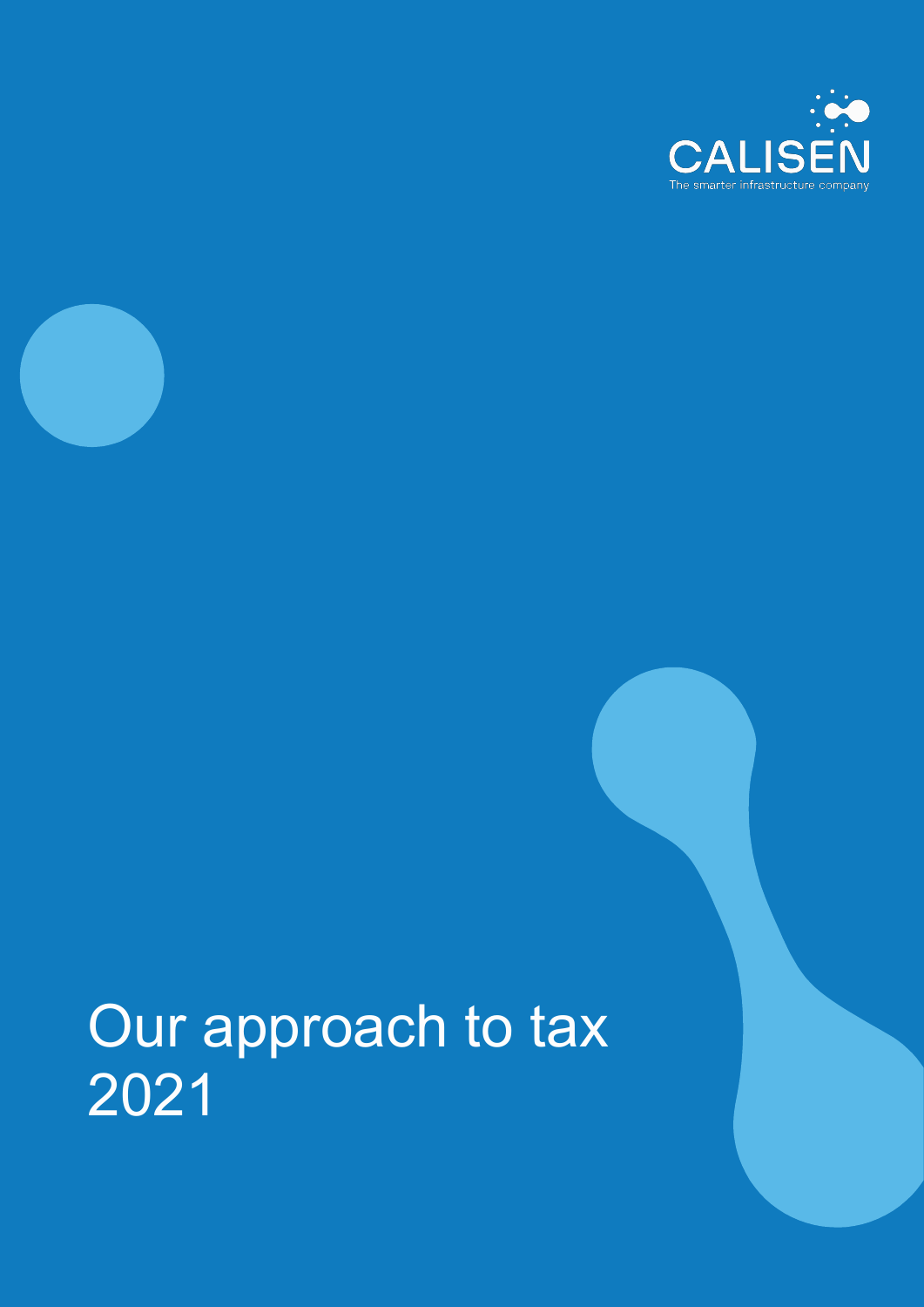## Calisen Limited – Tax Strategy – Year ending 31 December 2021

#### Introduction

This document sets out the tax strategy of Calisen Limited and its subsidiaries ("the Group"), as listed in Appendix I, along with the Group's approach to conducting its tax affairs and dealing with tax risks. This strategy applies for the year ending 31 December 2021 and will be reviewed by the Board on an annual basis. The Group regards the publication of the information set out below as complying with the duty under Finance Act 2016, Schedule 19, para 16 (duty to publish a tax strategy) in the current financial year in relation to UK taxation. The tax strategy was approved by the Board on 11 November 2021.

#### Group tax policy

The Group's policy is always to operate within both the letter and spirit of the law. This is to ensure that tax legislation is only used for purposes that it is intended. The Group's primary objective from a tax perspective is to be compliant with all tax legislation requirements. This includes making timely and accurate returns which reflect the Group's obligations to Government whilst, at the same time, utilising available reliefs and allowances to create and deliver value for shareholders.

Calisen seeks only to minimise its total tax liability within the framework of legislative reliefs and does not take an aggressive stance in its interpretation of tax legislation. The Group does not use artificial tax avoidance schemes to reduce its tax liabilities.

The cornerstone to our policy is the development of a strong working relationship with HMRC based on the Group's values. As a consequence, Calisen believes itself to be a responsible taxpayer.

#### Our approach to risk management and governance

Responsibility for tax governance and strategy lies with the Group Financial Director (GFD), with oversight of the Board and the Audit and Risk Committee. The group is subject to the Senior Accounting Officer (SAO) legislation and the GFD is the designated SAO.

The tax policy is applied consistently to all companies within the Group and, is widely understood within the Group. It is regularly reviewed, at least annually, and updated where necessary to reflect changes in the Group's business and our approach to taxation generally. The policy is informed and underpinned by our values and specifically:

• To always act with integrity - this means, amongst other things, we do not tolerate tax evasion or fraud by our employees or other parties connected with the business.

• To work responsibly with communities and governments. This includes our commitment to comply with all tax laws and obligations and to pay the correct amount of tax at the right time.

The tax policy is supported by internal control frameworks which govern the commercial operations of the Group and are subject to annual reviews and formal approval by the SAO. In addition, internal audit will also review tax compliance processes periodically. Day to day responsibility for the application of the Group's policy and the management of the Group's tax affairs is delegated to the GFD, who is required to report annually to the Board on compliance with the policy (including new developments, tax disputes (if any) and emerging significant tax issues).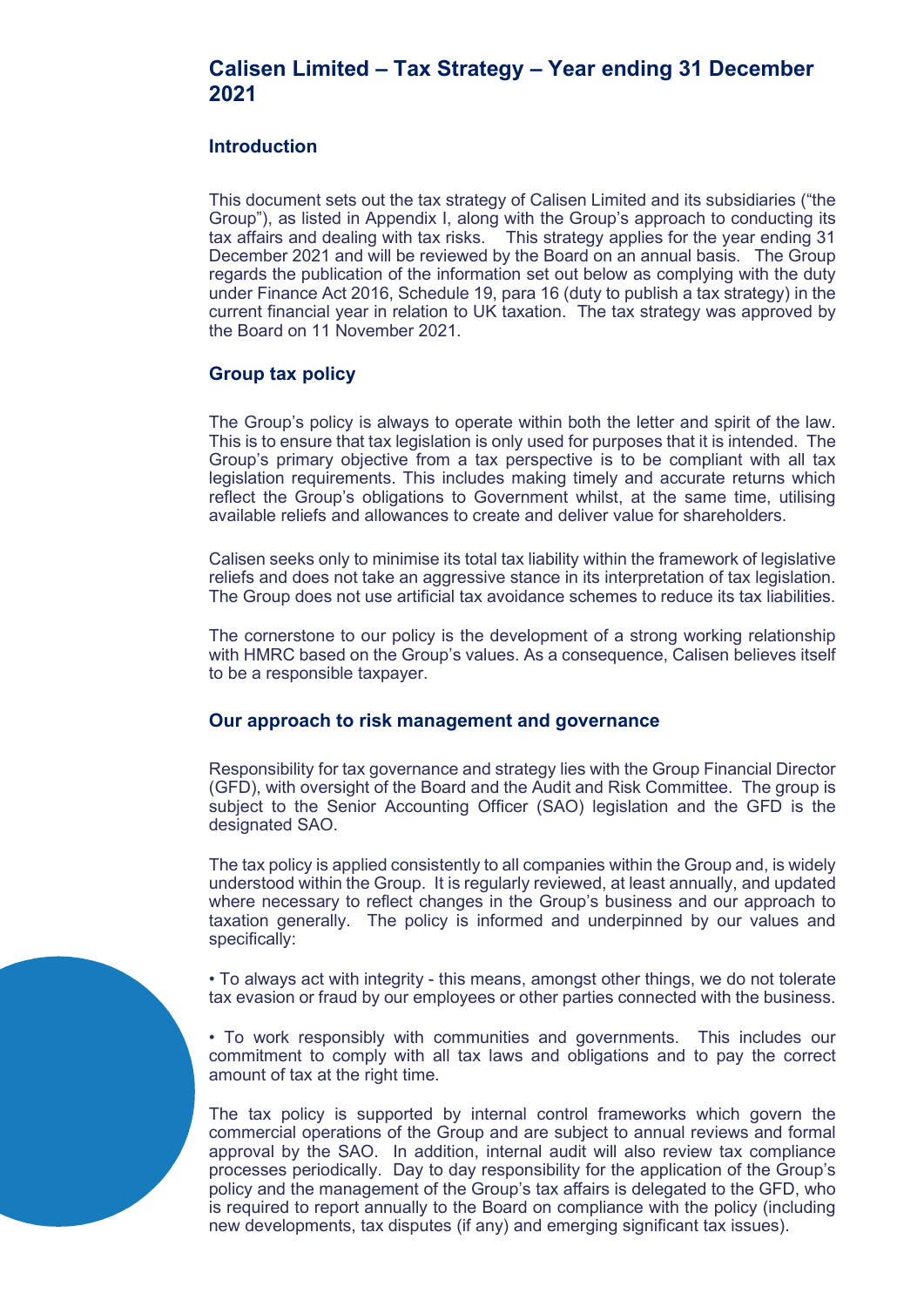### Calisen Limited – Tax Strategy – Year ending 31 December 2021

The GFD is supported by a team of appropriately qualified in-house finance professionals. The Group's finance teams identify, manage and, where possible, eliminate tax risk across all taxes.

Tax risk in this context is:

• Compliance risk - the risk that the Group does not meet its obligations to file returns and other tax related reports or correctly calculate, collect and pay tax to HMRC at the appropriate time.

• Interpretation and transactional risks – including the risk that interpretation of the law and/or regulations is not correct or that transactions are implemented without full consideration of all tax consequences.

All applicable tax risks are documented within the tax risk register, which are reviewed on a regular basis by the Board and Audit and Risk Committee.

Where there is a need for specialist guidance and support, for example on acquisitions and disposals, or in new areas of the law, advice is taken from experienced external tax advisers. We also engage the support of external tax advisers in those areas of tax where the Group does not have the requisite knowledge, or the need is insufficient to warrant a full-time tax resource for more routine compliance matters. However, responsibility for tax and decisions around tax remain with the GFD.

#### Tax planning

Whilst the Group seeks to organise its tax affairs in an efficient manner, claiming reliefs and incentives where available, it does not undertake aggressive tax planning or participate in artificial tax avoidance schemes. Tax planning is based on commercial and economic substance and has regard to the potential impact on reputation and business objectives as well as compliance with applicable legislation and regulations. Where there is uncertainty surrounding the interpretation of tax law, the Group may seek advice from third parties and / or seek to resolve the uncertainty through dialogue with relevant tax authorities.

#### Attitude to risk

The Group takes a responsible and balanced approach to maintaining its tax affairs and the level of risk it is prepared to accept. This is consistent with the approach to tax risk management and governance and the Group's attitude to tax planning as described above. When structuring its business activities, the Group considers many commercial risks including tax and will always seek to comply with all applicable tax laws, rules and regulations in the countries in which it operates. The Group takes care to ensure that its tax affairs are reported accurately. If an error were to be identified within a submitted return, the Group would seek to disclose it voluntarily and pay any additional tax and interest that is due as a result.

#### Approach and engagement with tax authorities

Calisen is committed to the principles of openness and transparency in its approach to dealing with HMRC and any other applicable tax authorities. All dealings with the tax authorities and other relevant bodies will be conducted in a collaborative, professional and timely manner. The aim is to obtain an early agreement on disputed matters, and to achieve certainty wherever possible.